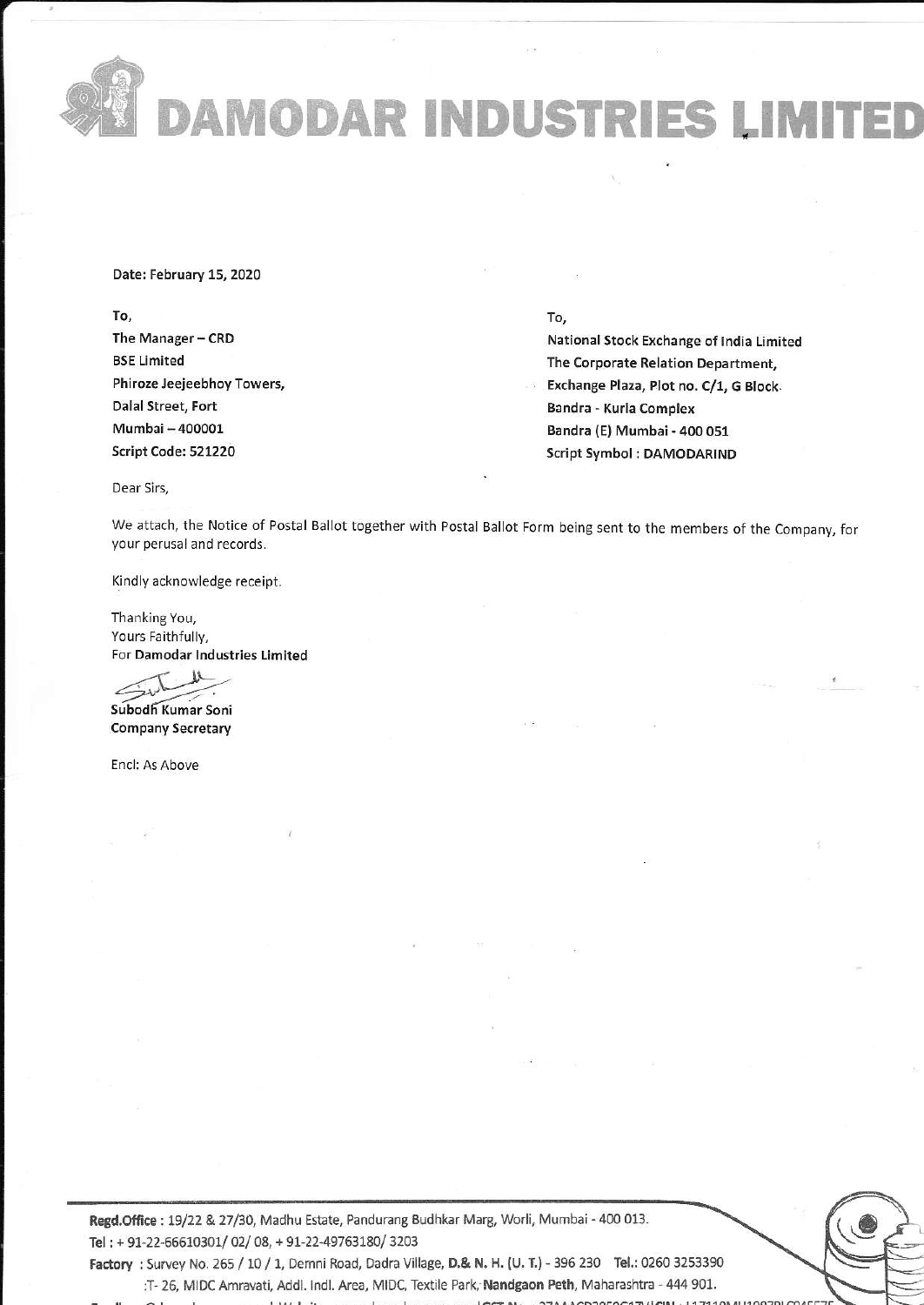

# **DAMODAR INDUSTRIES LIMITED**

**Regd. Office:** 19/22 & 27/30, Madhu Estate, Pandurang Budhkar Marg, Worli, Mumbai 400 013 Corporate Identity Number: L17110MH1987PLC045575 Tel: +91 – 022 -6661 0301/2 Fax: 022- 6661 0308 E-mail:cs@damodargroup.com www.damodargroup.com

# **POSTAL BALLOT NOTICE**

*[Notice pursuant to Section 110 of the Companies Act, 2013 read with Rule 22 of the Companies (Management and Administration) Rules, 2014]*

Dear Members,

Notice is hereby given to the members of Damodar Industries Limited (the "**Company**"), pursuant to Section 110 of the Companies Act, 2013 (**the "Act"),** read with Rule 22 of the Companies (Management and Administration) Rules, 2014 (**the "Management Rules")** including any statutory modification or re-enactment thereof for the time being in force, and other applicable provisions, if any, that the resolutions appended below are proposed to be passed as Ordinary/Special Resolutions by way of Postal Ballot including Electronic voting in compliance with the applicable provisions of the Companies Act, 2013 and the rules framed thereunder.

An explanatory statement pursuant to Section 102 of the Companies Act, 2013 and other applicable legal provisions, pertaining to the said resolutions setting out the material facts and the reasons thereof, is also appended. The said resolutions and explanatory statement are being sent to you along with a postal ballot form ("**Postal Ballot Form**") and selfaddressed Business Reply envelope for your consideration.

appointed Mr. Vishal N. Manseta, Practicing Company Secretary (ACS:25183, CP No. 8981) as the Scrutinizer for Pursuant to Rule 22(5) of the Companies (Management and Administration) Rules, 2014, the Board of Directors has conducting the Postal Ballot voting process in a fair and transparent manner. The Scrutinizer is willing to be appointed and be available for the purpose of ascertaining the requisite majority.

The Members holding equity shares of the Company are requested to carefully read the instructions enclosed with the Postal Ballot Form and return the said Form duly completed in the attached self-addressed, postage prepaid envelope, if posted in India, so as to reach the Scrutinizer not later than close of working hours (5.00 pm IST) on March 17, 2020. Please note that any Postal Ballot Form(s) received after the said date will be treated as not having been received. Also, the e-voting module will be disabled after the business hours i.e. 5.00 pm IST on March 17, 2020 for voting by the Members holding equity shares of the Company. The postage will be borne and paid for by the Company.

In accordance with Regulation 44(1) of Securities and Exchange Board of India (Listing Obligations and Disclosure Requirements) Regulations, 2015 and Section 108 of the Act read with Rule 20 of Companies (Management and Administration) Rules, 2014, as amended, the Company is pleased to offer facility of voting by electronic means ("e-voting") to its Members to enable them to cast their votes through e-voting instead of returning duly filled Postal Ballot forms. Members holding equity shares of the Company are requested to follow the procedure as stated in the notes and instructions for casting of votes by e-voting. The Members holding equity shares of the Company have both the options of voting i.e. by evoting and through Postal Ballot Form. Kindly note that while exercising their vote, members holding equity shares of the Company can opt for only one of the two modes of voting i.e. either through Postal Ballot Form or e-voting. If you are opting for e-voting, then do not vote through Postal Ballot Form and vice versa. In case member votes through both the modes, voting done by e-voting shall prevail and votes cast through postal ballot will be treated as invalid.

The Scrutinizer will submit his report to Chairman of the Company, or in his absence a person authorized by him / the Board in writing, after completion of scrutiny of Postal Ballot (including e-voting). The results of the Postal Ballot will be announced on or before March 19, 2020 and will be displayed at the website of the Company i.e., and communicated to CDSL (Central Depository Services (India) Limited) and BSE Limited (the "**BSE**") and National Stock Exchange of India Limited (the "**NSE**"), (BSE & NSE collectively referred as the "**Stock Exchanges**"), being the stock exchanges where the equity shares of the Company are listed.The results shall also be announced to the Stock Exchange and be made available on Company's website. The resolution shall be deemed to have been passed on the last date specified by the Company for receipt of duly completed Postal Ballot Forms and Electronic Votes, if approved by the Members with requisite majority.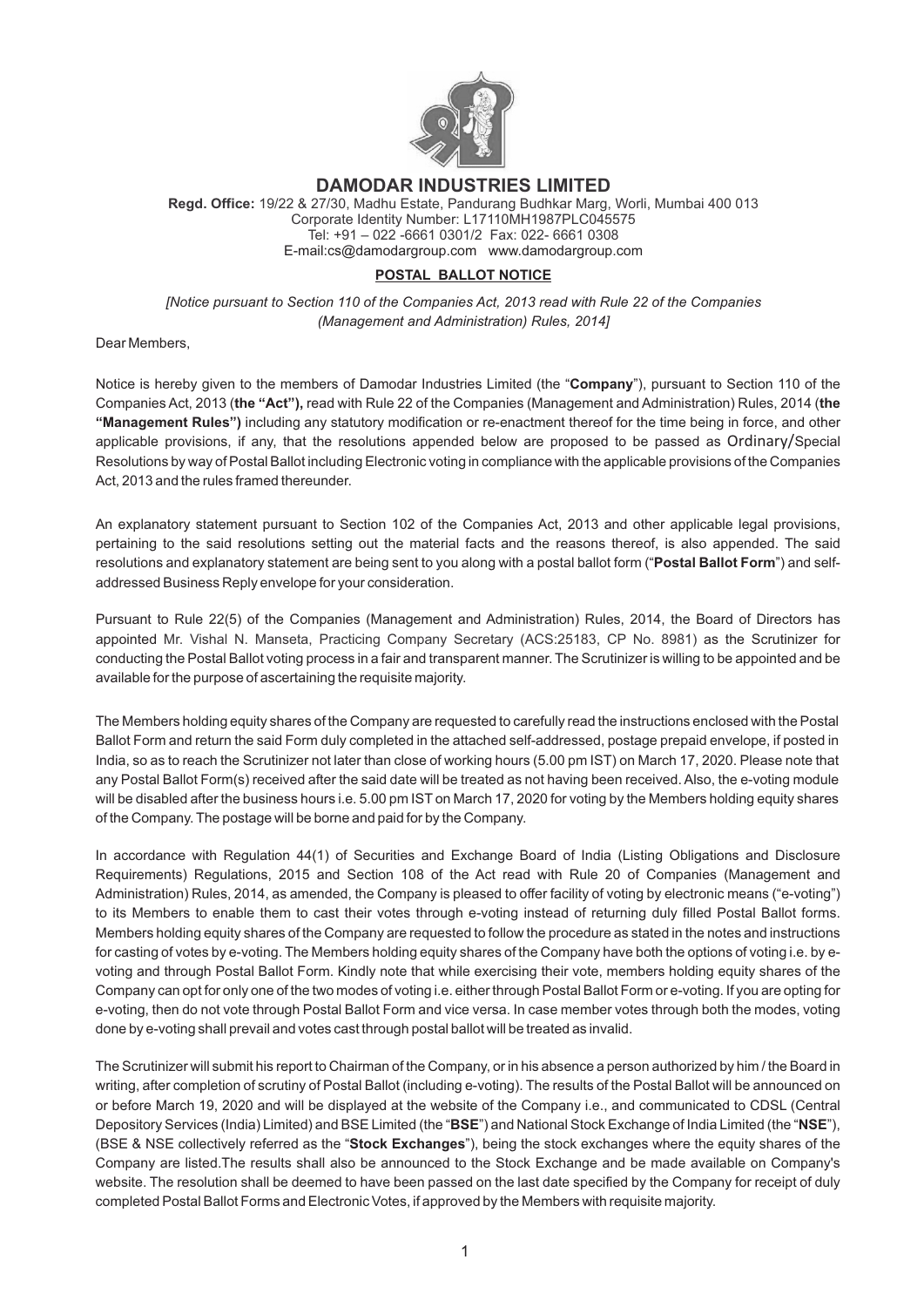# **SPECIAL BUSINESS:**

# **Item No. 1: Issue of Equity shares to Promoters and Promoter Group entities on preferential basis**

To consider and, if thought fit, to pass the following resolution as a **Special Resolution:**

"**RESOLVED THAT** pursuant to the provisions of Section 62(1)(c) and other applicable provisions, if any, of the Companies Act, 2013 (including any statutory modification or re-enactment thereof, for the time being in force) and the applicable Rules there under (the "Act") and any applicable subsisting Sections of the Companies Act, 1956, as amended, and the enabling provisions of the Memorandum of Association and Articles of Association of the Company and subject to and in accordance with any other applicable law or regulation in India, the provisions of Chapter V of the Securities and Exchange Board of India (Issue of Capital and Disclosure Requirements) Regulations, 2018, as amended (the "SEBI ICDR Regulations"), the Listing Regulations of the stock exchanges where the shares of the Company are listed and in accordance with other applicable rules, regulations, circulars, notifications, clarifications and guidelines thereon issued from time to time by the Government of India ("GOI"), the Securities and Exchange Board of India ("SEBI"), the Reserve Bank of India ("RBI") and the stock exchanges where the shares of the Company are listed ("Stock Exchanges") and subject to requisite approvals, consents, permissions and/or sanctions, if any, of the GOI, the SEBI, the Stock Exchanges and other appropriate statutory, regulatory or other authority and subject to such conditions and modifications as may be prescribed, stipulated or imposed by any of them while granting any such approvals, consents, permissions, and/or sanctions, which may be agreed to by the Board of Directors of the Company (hereinafter referred to as the "Board" which term shall be deemed to include any committee which the Board may have constituted or may hereinafter constitute to exercise one or more of its powers including the powers conferred hereunder), the consent of the members of Company, be and is hereby accorded to the Board to Create, offer, issue and allot at an appropriate time, in one or more tranches, up to 1048376 (Ten Lakhs Forty Eight Thousand Three Hundred Seventy Six Only) equity shares of face value of Rs. 5/- (Rupees Five only) each at a price of Rs.30/- which includes a premium of Rs. 25/- on a preferential basis to following persons viz

| Sr. No. | Name of the proposed allotted | No. of Equity shares to be allotted |
|---------|-------------------------------|-------------------------------------|
| 1.      | Suam Overseas Private Limited | 230000                              |
| 2.      | Anil D. Biyani                | 150000                              |
| 3.      | Sanju A. Biyani               | 150000                              |
| 4.      | Akshay A. Biyani              | 130000                              |
| 5.      | Abhishek A. Biyani            | 130000                              |
| 6.      | Radhika A. Biyani             | 70000                               |
| 7.      | Kanta Biyani                  | 60000                               |
| 8.      | Bhawna A. Biyani              | 50000                               |
| 9.      | Payal A. Biyani               | 48376                               |
| 10.     | Aditya Biyani                 | 30000                               |
|         | <b>Total</b>                  | 10,48,376                           |

At an exercise price to be determined in accordance with Regulation 164 of the SEBI ICDR Regulations.

**RESOLVED FURTHER THAT** the "**Relevant Date"**, as per Regulation 161 of the SEBI ICDR Regulations for the determination of issue price of the equity shares to be allotted **Persons/entities forming part of the Promoter and Promoters group of the Company ("Proposed Allottees")** pursuant to the preferential issue is fixed as February 14, 2020 i.e. 30 days prior to the date of passing of special resolution to approve the proposed preferential issue in terms of Section 62(1)(c) of the Act.

**RESOLVED FURTHER THAT** the issue and allotment of equity shares to the Proposed Allottees, shall be on the following terms and conditions:

- a) The equity shares shall be allotted within a period of 15 days from the date of passing of this resolution;
- b) Pursuant to Regulation 170 of the SEBI ICDR Regulations, the equity shares to be allotted, shall only be made in dematerialised form and shall, subject to receipt of necessary approvals, be listed and traded on the BSE Ltd. and National Stock Exchange of India Limited;
- c) The equity share shall be allotted to Proposed Allottees at a Price of Rs. 30/- (Rupees Thirty only) per equity share, being a price calculated in accordance with the provisions of Regulation 164 of Chapter V of the SEBI ICDR Regulations;
- d) The 100% of the price of the equity shares to be allotted shall be paid prior to the allotment date;
- e) The consideration for allotment of equity shares shall be paid to the Company from the Bank Account of the Proposed Allottees;
- f) The equity shares allotted on preferential basis shall remain locked-in from such date and for such periods as specified under Chapter V of the SEBI ICDR Regulations; and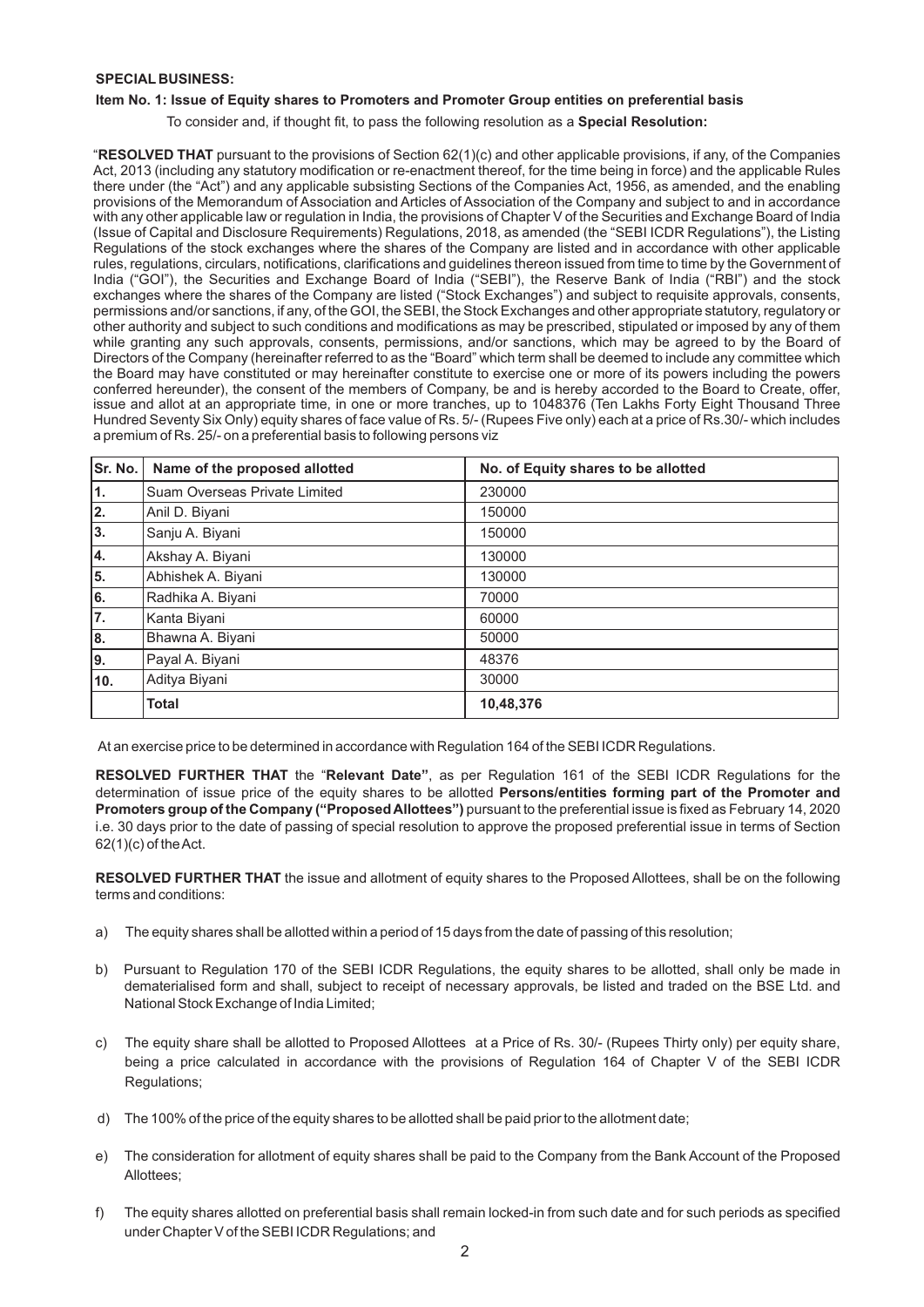g) The entire pre-preferential allotment shareholding of the Proposed Allottees, if any, shall be locked-in from the relevant date up to a period of six months from the date of trading approval granted by the Stock Exchange for the equity shares allotted as specified under Chapter V of the SEBI ICDR Regulations.

**RESOLVED FURTHER THAT** equity shares to be allotted shall rank pari passu in all respects including as to dividend, with the existing fully paid up equity shares of the Company, subject to the relevant provisions contained in the Memorandum of Association and Articles of Association of the Company.

**RESOLVED FURTHER THAT** the Board of the Company is be and hereby authorized to issue and allot equity shares of the Company to the persons stated in table above after allotment money received form the said persons.

**RESOLVED FURTHER THAT** for the purpose of giving effect to the above, the Board be and is hereby authorized on behalf of the Company to take all actions and do all such acts, deeds, matters and things as it may, at its discretion deem necessary, desirable or expedient to effect issue or allotment of equity shares and listing of the said equity shares with the Stock Exchange(s) as appropriate and to resolve and settle all questions and difficulties that may arise in the proposed issue and allotment of any of the said equity shares and to do all acts, deeds and things in connection therewith and incidental thereto as the Board may in its absolute discretion deem fit, without being required to seek any further consent or approval of the members or otherwise to the end and intent that they shall be deemed to have given their approval thereto expressly by the authority of this resolution.

**RESOLVED FURTHER THAT** the Board be and is hereby authorized to delegate all or any of the powers herein conferred by the above resolutions to any director or directors or to any committee of directors or any other officer or officers of the Company to give effect to the aforesaid resolution. The board or any such person/director and/or committee as may be authorized by the board is authorized to sign and submit all such relevant documents/agreements all such forms and e-forms and to sign and submit certified true copy of this resolution wherever required."

# **Shifting of the Registered Office of the Company from One State to Union territory Item No. 2:**

To consider and, if thought fit, to pass the following resolution as a **Special Resolution:**

**"RESOLVED THAT** pursuant to the provisions of Sections 12, 13 and other applicable provisions, if any, of the Companies Act, 2013 (the **"Act"**) read with Rule 30 of the Companies (Incorporation) Rules, 2014 (including any amendment(s), modification(s), or re-enactment(s) thereof for the time being in force) and subject to the approval of the Central Government (power delegated to Regional Director) and/or any other authority(ies) as may be prescribed from time to time and subject to such other approvals, permissions and sanctions, as may be required under the provisions of the said Act or under any other law for the time being in force, consent of the Members of the Company be and is hereby accorded for shifting the Registered Office of the Company from the State of Maharashtra to the Dadra and Nagar Haveli (Union Territory) within the jurisdiction of the Registrar of Companies at Ahmedabad.

**RESOLVED FURTHER THAT** the Registered Office Clause (Clause II) of the Memorandum of Association of the Company be substituted with the following clause:

*II. The Registered Office of the Company will be situated in the Dadra & Nagar Haveli (Union territory)*.

**RESOLVED FURTHER THAT** the Board of Directors of the Company(hereinafter referred to as the **"Board"**, which term shall deem to include any of its duly constituted Committee) or any officer/executive/representative and/or any other person so authorized by the Board, be and is hereby authorized severally, on behalf of the Company to make any modifications, changes, variations, alterations or revisions stipulated by any authority, while according approval, consent as may be considered necessary and to appoint counsels/consultants and advisors and to file applications/petitions, issue notices, advertisements, obtain orders for shifting of Registered Office from the authorities concerned and to do all such acts, deeds, matters and things as it may, in its absolute discretion, deem necessary and to settle any questions, difficulties or doubts that may arise in this regard without requiring the Board to secure any further consent or approval of the Members of the Company.

**RESOLVED FURTHER THAT** any director of the Company is be and hereby authorized to sign and all such documents/agreements and all such forms and e-forms as may be required for the purpose and to sign and submit certified true copy of this resolution wherever required."

## **Item NO.3**: **Appointment of Mr. Ketan K Patel (DIN: 08607454) as an Independent Director**

To consider and if thought fit, to pass the following resolution as an **Ordinary Resolution**:

**"RESOLVED THAT** pursuant to provisions of Section 149, 150 and 152 and other applicable provisions of Companies Act, 2013 and SEBI (Listing Obligations and Disclosure Requirements) Regulations, 2015, Mr. Ketan K Patel (DIN: 08607454), who was appointed by the Board as an Additional Director, pursuant to Section 161 and other relevant provisions of the Companies Act, 2013 and Rules made thereunder, Articles of Association of the Company, approvals and recommendations of the Nomination and Remuneration Committee, with effect from November 13, 2019, in respect of whom the company has received a Notice in writing under Section 160 of the Companies Act, 2013 from a Member proposing his candidature for the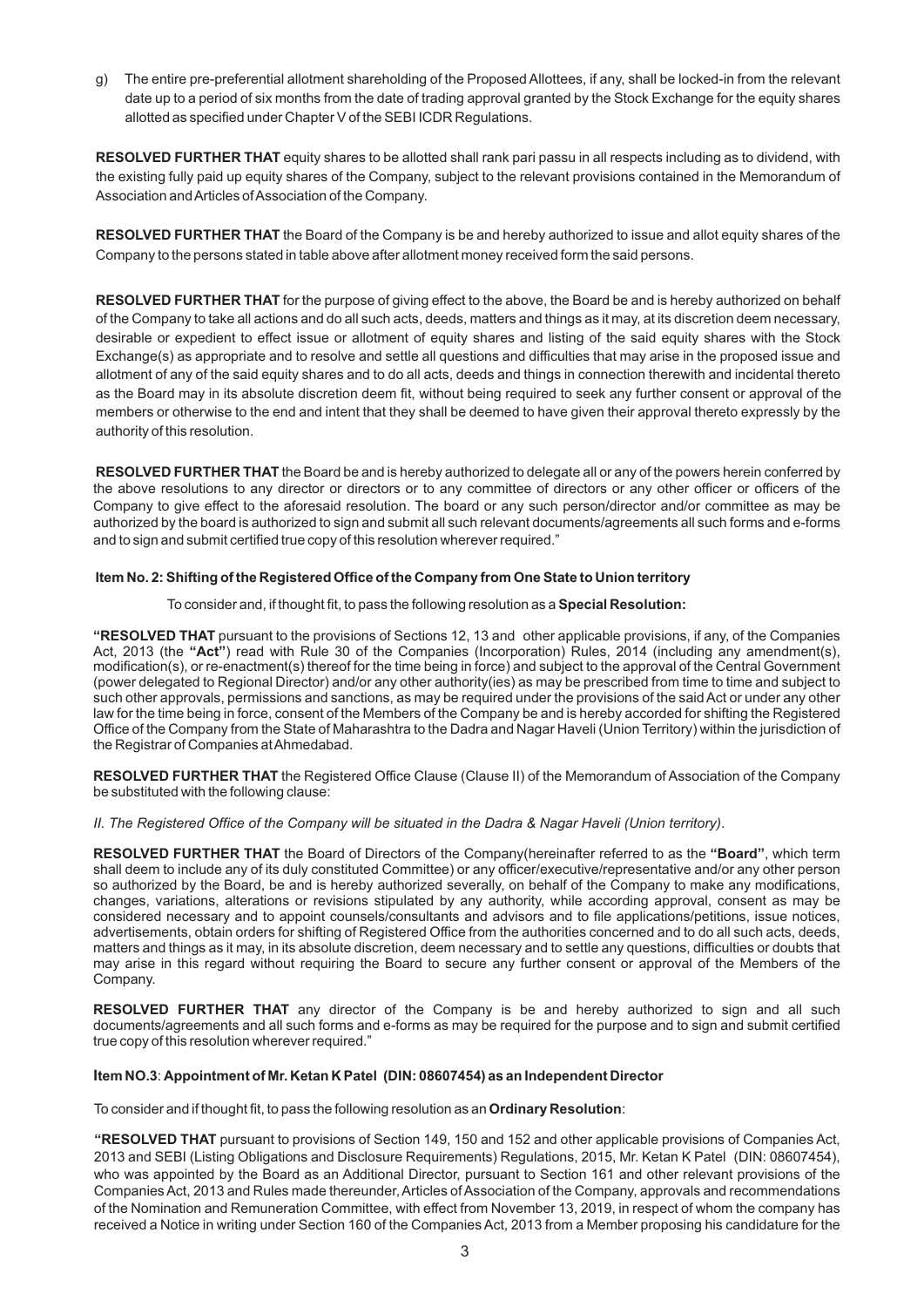office of Director, be and is hereby appointed as an Independent Director of the Company for a period of 5 years up to November 12 , 2024, and that he shall not be liable to retire by rotation.

**RESOLVED FURTHER THAT** any director of the Company is be and hereby authorized to sign and all such documents and all such forms and e-forms as may be required for the purpose and to sign and submit certified true copy of this resolution wherever required."

> By Order of the Board of Directors  **For Damodar Industries Limited**

Place : Mumbai **Company Secretary** Dated : February 7, 2020 **M. No.: A22051**

 **Sd/- Subodh Kumar Soni**

#### **NOTES:**

- 1) The Explanatory Statement pursuant to Section 102 of the Companies Act, 2013, setting out material facts relating to the Special Business to be transacted through Postal Ballot is annexed hereto and forms part of this notice.
- 2) A copy of this notice has been placed on the website of the Company www.damodargroup.com and shall remain on the website until the last date for receipt of the Postal Ballots from the shareholders.
- 3) The Postal Ballot Form and the self-addressed business reply envelope are enclosed for use of members.
- 4) The cut-off date for ascertaining members eligible to participate in this postal ballot is February 07, 2020. The Postal Ballot Notice is being sent to all the members, whose names appear on the Register of Members / List of Beneficial Owners as received from National Securities Depository Limited (NSDL) / Central Depository Services (India) Limited (CDSL) as on Cut off Date i.e. February 7,2020.
- 5) Shareholders who have registered their e-mail IDs with their Depository Participants are being sent Notice of Postal Ballot by e-mail and Shareholders who have not registered their e-mail id will receive Notice of Postal Ballot along with Postal Ballot Form.
- 6) Kindly note that the Shareholders can opt only one mode of voting, i.e., either by Physical Ballot or remote e-voting. If members are opting for remote e-voting, then do not vote by Physical Ballot also and vice-versa. However, in case Shareholders cast their vote by Physical Ballot and remote e-voting, then voting done through valid Physical Ballot shall prevail and voting done by remote e-voting will be treated as invalid.
- 7) The Company has appointed Mr. Vishal N. Manseta, Practicing Company Secretary (ACS:25183, CP No. 8981),Mumbai as Scrutinizer for conducting the Postal Ballot and remote e-voting process in a fair and transparent manner. The scrutinizer will submit the report after completion of the scrutiny and the results of the Postal Ballot will be displayed at the Registered Office of the Company. The results of the Postal Ballot will also be posted on the Company's website www.damodargroup.com besides communicating to the stock exchanges on which the shares of the Company are listed.
- 8) Shareholders are requested to read carefully the instructions printed on the Postal Ballot Form, return the form duly completed in the attached self-addressed pre-paid postage envelope, so as to ensure that votes reach the Scrutinizer on or before 5.00 P.M. on the March 17, 2020, ("Last Date"). The postage cost will be borne by the Company. However, envelopes containing Postal Ballots, if sent by courier or registered / speed post at the expense of the Shareholders will also be accepted.
- 9) Shareholders who have received Postal Ballot Notice by e-mail and who wish to vote through Physical Postal Ballot Form can download Postal Ballot Form sent along with the email or down load from the link https://www.evotingindia.com/ or from the website of the Company www.damodargroup.com or seek duplicate Postal Ballot Form from M/s. Link Intime India Private Limited from their office at C 101,247 Park, Vikhroli (west), Mumbai – 400 083, fill in the details and send the same to the Scrutinizer.
- 10) The Scrutinizer will submit the report to the Chairman or any other authorized person after the completion of scrutiny and the results of voting will be announced by Chairman or by any director or Company Secretary on or before March 19, 2020 and will also be displayed on Company website www.damodargroup.com and will be communicated to Stock Exchange as on said date.
- 11) The documents referred to in this notice and explanatory statement are open for inspection by the shareholders at the registered office of the Company on all working days of the Company (except Saturdays, Sundays and any Public Holidays) between 11 A.M. and 5.00 P.M. up to March 17, 2020.
- 12) The Scrutinizer's decision on the validity of the Postal Ballot shall be final and binding.
- 13) Please note that any Postal Ballot Form(s) received after the Last Date (i.e. March 17,2020) will be treated as not having been received.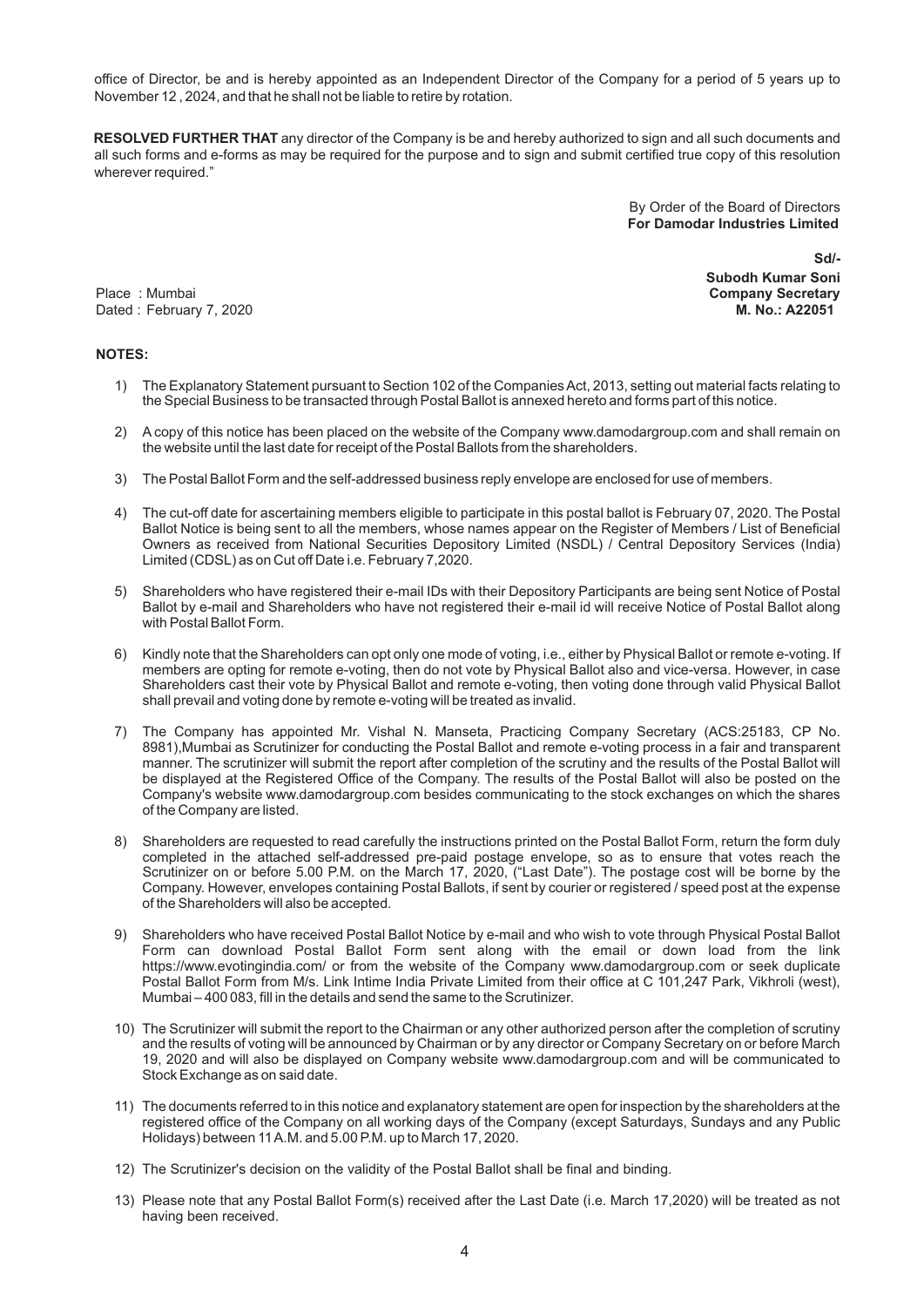- 14) In compliance with regulations of the Listing Agreement and Sections 108, 110 and other applicable provisions of the Companies Act, 2013, if any, the Company is pleased to offer the option of remote e-voting facility to all the Shareholders of the Company ("Remote e-voting"). The instructions for electronic voting are annexed to this Notice.
- 15) The last date specified for receipt of the Business Reply Envelope with Postal Ballot Form or Remote e-voting i.e. March 17,2020 (5:00 PM IST) shall be the date on which the resolution would be deemed to have been passed, if approved by the requisite majority.
- 16) As required by Rule 22 of the Companies (Management and Administration) Rules, 2014, details of dispatch of Notice and Postal Ballot Form to the Shareholders will be published in at least one English language and one vernacular language newspaper circulating in Mumbai, Maharashtra.

# **A. CASTING OF VOTE THROUGH E-VOTING**

- 1. For the purpose of offering e-Voting facility, the Company has entered into an agreement with CDSL. E-voting is optional for Members. A Member who wish to vote by Postal Ballot Form (instead of e-voting) can use the enclosed Postal Ballot Form.
- The instructions for shareholders for e-voting is as under: 2.

In terms of the requirements of Section 108 of the Companies Act, 2013 read with Companies (Management and Administration) Rules, 2014, the Company is pleased to provide facility of e-Voting, through CDSL, to the shareholders for casting their vote electronically.

- (i) The electronic voting period commences on Monday, February 17, 2020 (9:00 A.M.) and ends on Tuesday, March 17, 2020 (5:00 P.M).The electronic voting facility will be disabled by CDSL for voting thereafter. During this period, the shareholders of the Company, holding shares either in physical form or in dematerialized form, as on the cut-off date of February 7, 2020, may cast their vote electronically. The e-voting module shall be disabled by CDSLfor voting thereafter.
- (ii) The shareholders should log on to the e-voting website **www.evotingindia.com**
- (iii) Click on Shareholders.
- (iv) Now Enter your User ID a. For CDSL: 16 digits beneficiary ID, b. For NSDL: 8 Character DP ID followed by 8 Digits Client ID, c. Members holding shares in physical form should enter folio number registered with the Company.
- (v) Next enter the Image Verification as displayed and Click on Login.
- (vi) If you are holding shares in demat form and had logged on to www.evotingindia.com and voted on an earlier voting of any company, then your existing password is to be used.
- (vii) If you are a first time user follow the steps given below:

|                                                           | For Members holding shares in Demat Physical Form                                                                                                                                                                                                                                                                                                                                                                                                                                                                                                                                                                                                  |  |
|-----------------------------------------------------------|----------------------------------------------------------------------------------------------------------------------------------------------------------------------------------------------------------------------------------------------------------------------------------------------------------------------------------------------------------------------------------------------------------------------------------------------------------------------------------------------------------------------------------------------------------------------------------------------------------------------------------------------------|--|
| <b>PAN</b>                                                | Enter your 10 digit alpha-numeric PAN issued by Income Tax Department<br>(Applicable for both demat shareholders as well as physical shareholders)<br>Members who have not updated their PAN with the<br>Company/Depository Participant are requested to use the first two<br>letters of their name and the 8 digits of the sequence number in the PAN<br>field.<br>In case the sequence number is less than 8 digits enter the applicable<br>number of 0's before the number after the first two characters of the<br>name in CAPITAL letters. Eq. If your name is Ramesh Kumar with<br>sequence number 1 then enter RA00000001 in the PAN field. |  |
| Dividend Bank<br>Details<br>OR.<br>Date of Birth<br>(DOB) | Enter the Dividend Bank Details or Date of Birth (in dd/mm/yyyy format) as<br>recorded in your demat account or in the company records in order to login.<br>If both the details are not recorded with the depository or company please enter<br>the member id / folio number in the Dividend Bank details field as mentioned in<br>instruction (iv).                                                                                                                                                                                                                                                                                              |  |

- (viii) After entering these details appropriately, click on "SUBMIT" tab.
- (ix) Members holding shares in physical form will then directly reach the Company selection screen. However, members holding shares in demat form will now reach 'Password Creation' menu wherein they are required to mandatorily enter their login password in the new password field. Kindly note that this password is to be also used by the demat holders for voting for resolutions of any other company on which they are eligible to vote, provided that company opts for e-voting through CDSL platform. It is strongly recommended not to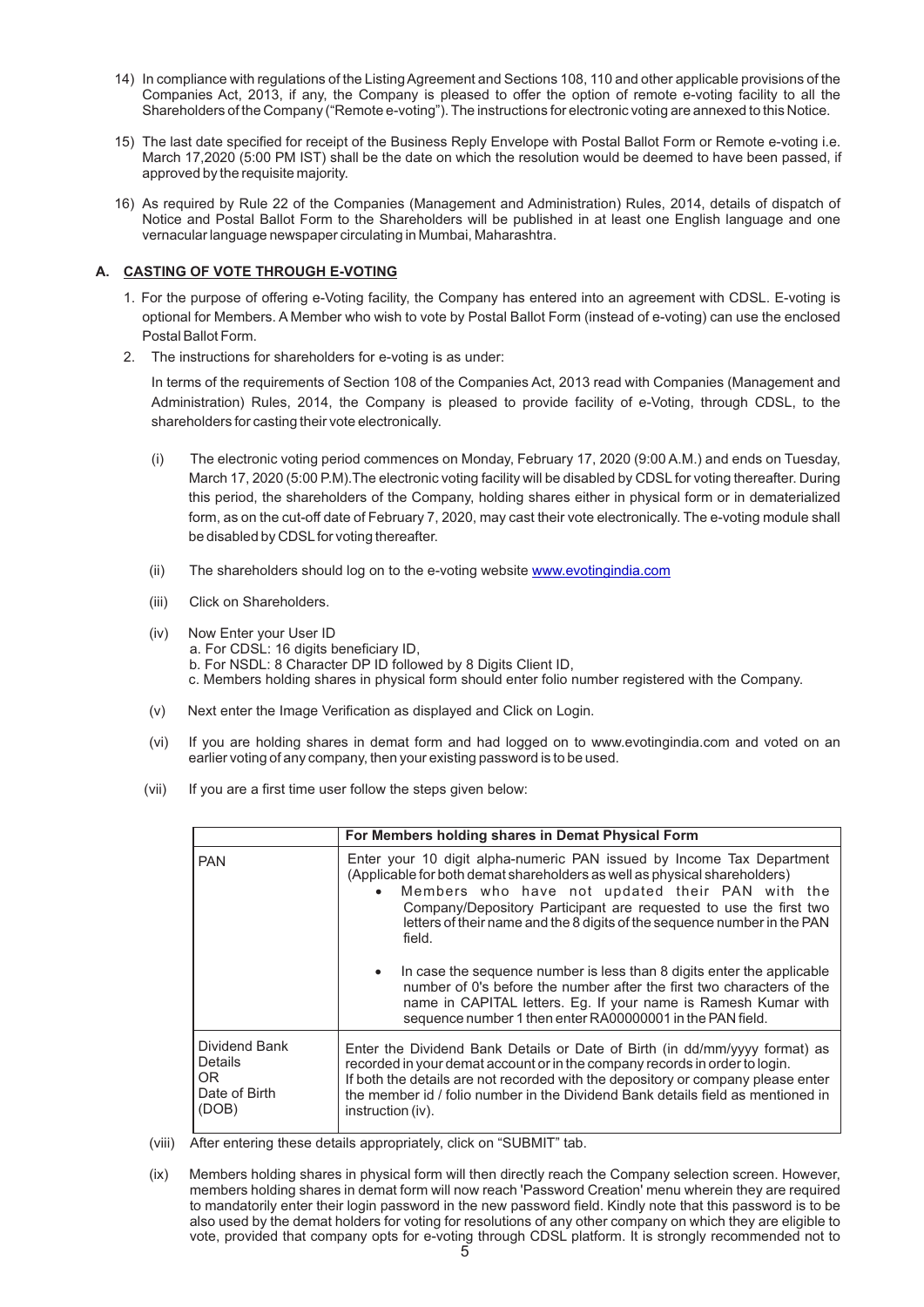share your password with any other person and take utmost care to keep your password confidential.

- (x) For Members holding shares in physical form, the details can be used only for e-voting on the resolution contained in this Notice.
- (xi) Click on the EVSN for the relevant <DAMODAR INDUSTRIES LIMITED> on which you choose to vote.
- (xii) On the voting page, you will see "RESOLUTION DESCRIPTION" and against the same the option "YES/NO" for voting. Select the option YES or NO as desired. The option YES implies that you assent to the Resolution and option NO implies that you dissent to the Resolution.
- (xiii) Click on the "RESOLUTIONS FILE LINK" if you wish to view the entire Resolution details.
- (xiv) After selecting the resolution you have decided to vote on, click on "SUBMIT". A confirmation box will be displayed. If you wish to confirm your vote, click on "OK", else to change your vote, click on "CANCEL" and accordingly modify your vote.
- (xv) Once you "CONFIRM" your vote on the resolution, you will not be allowed to modify your vote.
- (xvi) You can also take a print of the votes cast by clicking on "Click here to print" option on the Voting page.
- (xvii) If a demat account holder has forgotten the changed password then Enter the User ID and the image verification code and click on Forgot Password & enter the details as prompted by the system.
- **(xviii) Shareholders can also cast their vote using CDSL's mobile app m-Voting available for android based mobiles. The m-Voting app can be downloaded from Google Play Store. Apple and Windows phone users can download the app from the App Store and the Windows Phone Store respectively. Please follow the instructions as prompted by the mobile app while voting on your mobile.**

(xix) Note for Non – Individual Shareholders and Custodians

- · Non-Individual shareholders (i.e. other than Individuals, HUF, NRI etc.) and Custodian are required to log on to www.evotingindia.com and register themselves as Corporates.
- · A scanned copy of the Registration Form bearing the stamp and sign of the entity should be emailed to helpdesk.evoting@cdslindia.com.
- · After receiving the login details a Compliance User should be created using the admin login and password. The Compliance User would be able to link the account(s) for which they wish to vote on.
- · The list of accounts linked in the login should be mailed to helpdesk.evoting@cdslindia.com and on approval of the accounts they would be able to cast their vote.
- · A scanned copy of the Board Resolution and Power of Attorney (POA) which they have issued in favour of the Custodian, if any, should be uploaded in PDF format in the system for the scrutinizer to verify the same.
- (xx) In case you have any queries or issues regarding e-voting, you may refer the Frequently Asked Questions ("FAQs") and e-voting manual available at www.evotingindia.com under help section or write an email to helpdesk.evoting@cdslindia.com

The Scrutinizer, after scrutinizing the votes cast at the meeting (Poll) and through remote e-voting, will, not later than 48 hours of conclusion of the Postal Ballot, make a consolidated scrutinizer's report and submit the same to the Chairman. Thereafter, the Chairman or any other person authorized by the Chairman shall declare the result of the voting forthwith.

The Voting Results on above resolutions along with the Scrutinizer's Report shall be placed on the Company's website www.damodargroup.com and on the CDSL website www.evotingindia.com and be submitted to the BSE Limited and the National Stock Exchange of India Limited within 48 hours from the conclusion of the Postal Ballot.

The Resolution, if passed by requisite majority, will be deemed to be passed on the last date specified for receipt of duly completed Postal Ballot Form or e-voting i.e. Tuesday, March 17, 2020. Further, resolutions passed by the members through postal ballot and remote e-voting are deemed to have been passed effectively at a general meeting.

#### **Explanatory Statement pursuant to Section 102 of the Companies Act, 2013 ("the Act") setting out material facts:**

# **ITEM NO. 1:**

The Company needs funds to meet its working capital requirements. It was therefore thought expedient to raise the funds through issue of equity shares to Persons/entities forming part of the Promoter and Promoters group of the Company on Preferential basis.

The Board of Directors of the Company at its meeting held on February 7,2020 has decided to issue, offer allot equity shares of face value Rs.5/- (Rupees Five Only) each of the company at a premium of Rs. 25/- (Rupees Twenty Five only) each equity shares on preferential basis to Persons/entities forming part of the Promoter and Promoters group of the Company in accordance with Chapter V of the SEBI ICDR Regulations,2018 subject to approval of shareholders.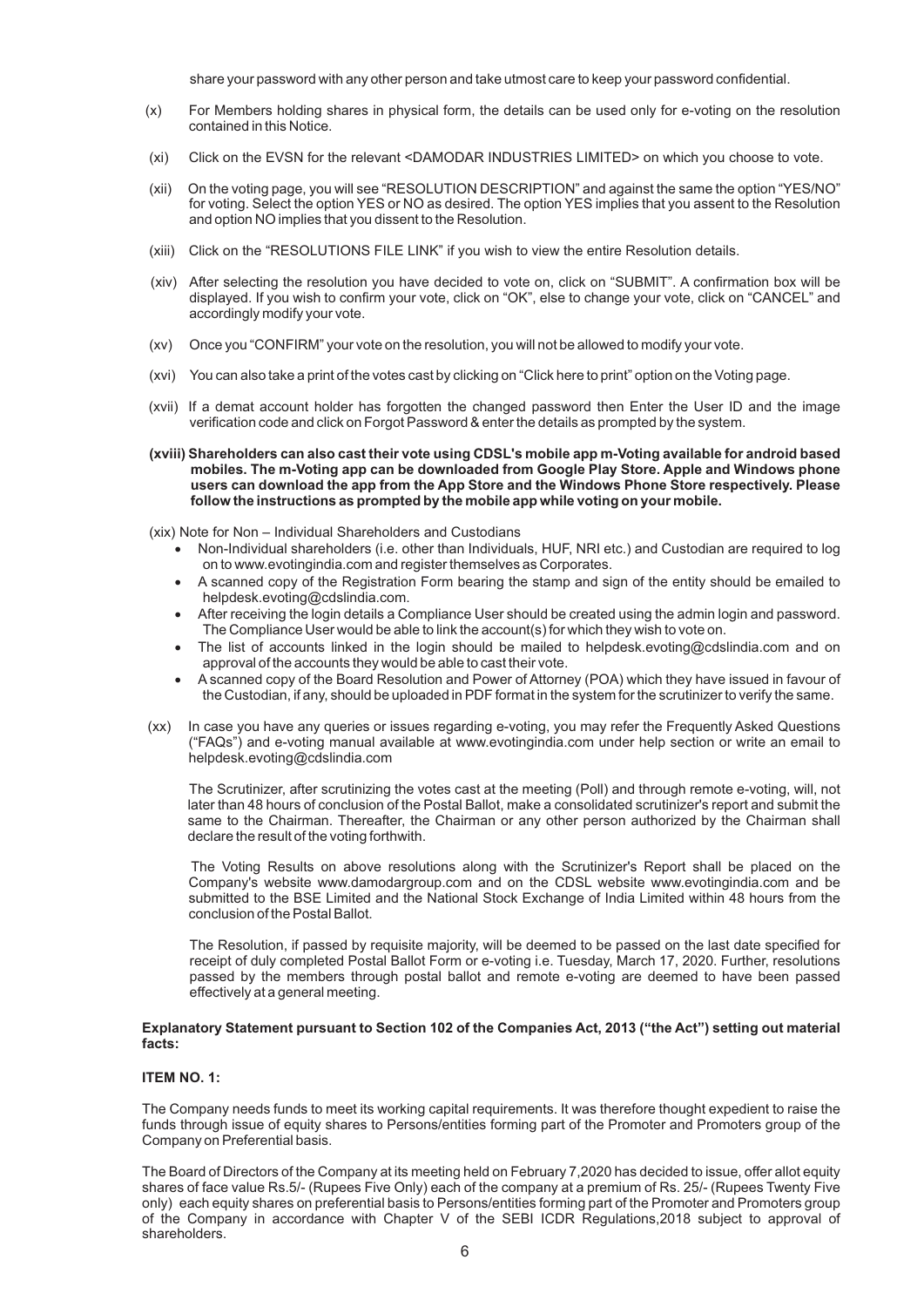Equity shares shall be allotted within 15 days from the date of passing of special resolution.

Pursuant to the provisions of section 62 (1) (c) of Companies Act, 2013, preferential allotment of equity shares needs to be approved by the shareholders by passing special resolution. In terms of Regulation 163 of SEBI (Issue of Capital and Disclosure Requirements) Regulations, 2018 ('SEBI ICDR Regulations'), the following disclosures are made.

### *The disclosures under Resolution No. 1 of this Notice, as required in accordance with the Act, the SEBI (ICDR) Regulations, 2018 and other applicable Regulations in relaion thereto are as under:*

#### **1 a. The objects of the preferential issue:**

The object of the issue is to finance the short term and long term working capital requirements of the Company.

#### **b. Maximum number of specified securities to be issued and Pricing of Preferential Issue:**

The Company proposed to issue 1048376 (Ten Lakhs Forty Eight Thousand Three Hundred Seventy Six) equity shares of face value of Rs. 5/- (Rupee Five only) each of the company at Rs.30/- (Rupees Thirty Only) per share at a premium of Rs.25/- (Rupees Twenty Five Only) per equity share to be issued to Persons/entities forming part of the Promoter and Promoters group of the Company on Preferential basis.

At an exercise price to be determined in accordance with Regulation of the SEBI ICDR Regulations.

#### **c. The class or class of persons to whom the allotment is proposed to be made**

The allotment is proposed to be made to Promoter and Promoter Group Category.

## **d. Intent of the promoters, directors or key managerial personnel of the issuer to subscribe to the offer**

Promoter & Promoter group of the Company, are intending to subscribe the offer. No other Directors and Key Managerial Personnel of the issuer is intending to subscribe the shares.

#### **e. The shareholding pattern of the Company before the proposed issue and after the proposed conversion of Equity Shares as follows:**

| Sr.<br>No.     | <b>Particulars</b>                                                   | Pre-Issue holding as<br>on December 31,2019 |                               | <b>Allotment</b>                         | Post Issue | shareholding pattern             |
|----------------|----------------------------------------------------------------------|---------------------------------------------|-------------------------------|------------------------------------------|------------|----------------------------------|
| Α.             | <b>Promoters' holding</b>                                            | No.<br>of Equity                            | $%$ of<br><b>Shareholding</b> | No. of<br><b>Equity</b><br><b>Shares</b> | No.        | $%$ of<br>of Equity Shareholding |
| $\mathbf{1}$ . | Indian                                                               |                                             |                               |                                          |            |                                  |
|                | Individual/ Hindu undivided Family                                   | 14191000                                    | 63.77                         | 818376                                   | 15009376   | 64.42                            |
|                | <b>Bodies Corporate</b>                                              | 1217000                                     | 5.47                          | 230000                                   | 1447000    | 6.21                             |
|                | <b>Sub Total</b>                                                     | 15408000                                    | 69.24                         |                                          | 16456376   | 70.63                            |
| 2.             | <b>Foreign Promoters</b>                                             |                                             |                               |                                          |            |                                  |
|                | <b>Bodies Corporate</b>                                              |                                             |                               |                                          |            |                                  |
|                | Sub Total (A)                                                        | 15408000                                    | 69.24                         |                                          | 16456376   | 70.63                            |
| <b>B.</b>      | <b>Non-Promoters' holding:</b>                                       |                                             |                               |                                          |            |                                  |
| 1.             | Institutional Investors                                              |                                             |                               |                                          |            |                                  |
|                | Foreign Venture Capital Investors                                    |                                             |                               |                                          |            |                                  |
|                | Foreign Portfolio Investor                                           |                                             |                               |                                          |            |                                  |
|                | Foreign Body Corporate                                               |                                             |                               |                                          |            |                                  |
|                | Financial Institutions / Banks/                                      | 6443                                        | 0.03                          |                                          | 6443       | 0.03                             |
|                | <b>Insurance Companies</b>                                           |                                             |                               |                                          |            |                                  |
| 2.             | <b>Central Government/State</b><br>Government(s)/ President of India |                                             |                               |                                          |            |                                  |
| 3.             | Non-Institution Investors                                            |                                             |                               |                                          |            |                                  |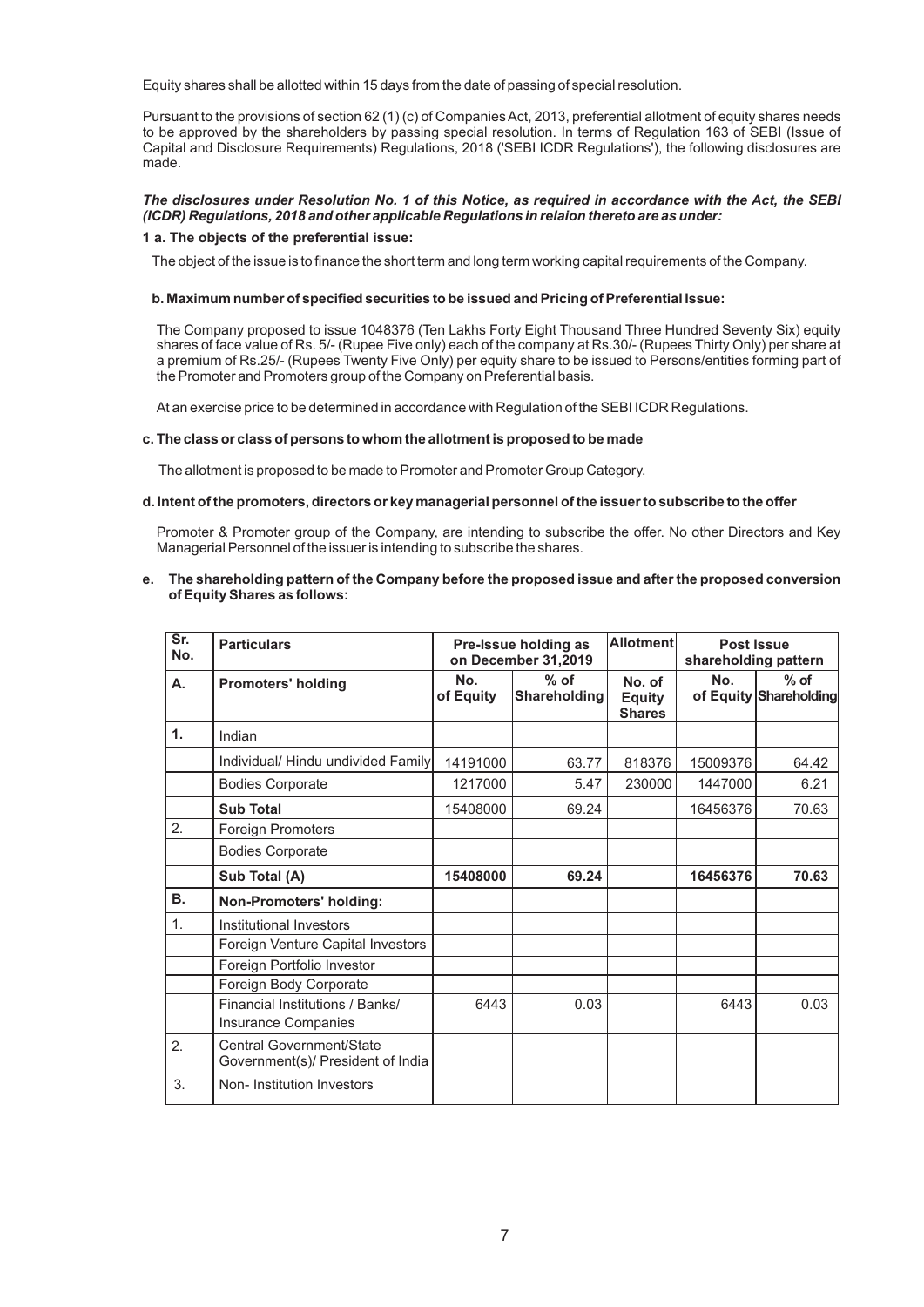|    | Individual shareholders holding<br>nominal share capital up to<br>Rs.2 Lakhs         | 3351260  | 15.06  |         | 3351260  | 14.38  |
|----|--------------------------------------------------------------------------------------|----------|--------|---------|----------|--------|
|    | Individual shareholders holding<br>nominal share capital in excess<br>of Rs. 2 Lakhs | 1599925  | 7.19   |         | 1599925  | 6.87   |
|    | NBFCs Registered with RBI                                                            |          |        |         |          |        |
|    | <b>Employee Trusts</b>                                                               |          |        |         |          |        |
|    | <b>Any Others</b>                                                                    |          |        |         |          |        |
|    | Hindu Undivided Family                                                               | 797669   | 3.59   |         | 797669   | 3.42   |
|    | Non Resident Indians                                                                 | 55906    | 0.25   |         | 55906    | 0.25   |
|    | <b>Clearing Members</b>                                                              | 5189     | 0.02   |         | 5189     | 0.02   |
|    | <b>Bodies Corporate</b>                                                              | 869848   | 3.91   |         | 869848   | 3.73   |
|    | Trust                                                                                | 100      | 0.00   |         | 100      | 0.00   |
|    | <b>IEPF</b>                                                                          | 157284   | 0.71   |         | 157284   | 0.67   |
|    | Sub Total (B)                                                                        | 6843624  | 30.76  |         | 6843624  | 29.37  |
|    | <b>GRAND TOTAL (A+B)</b>                                                             | 22251624 | 100.00 | 1048376 | 22251624 | 100.00 |
| C. | Non Promoter-Non Public                                                              |          |        |         |          |        |
|    | Shares underlying DRs                                                                |          |        |         |          |        |
|    | Shares held by Employee Trust                                                        |          |        |         |          |        |
|    | <b>GRAND TOTAL (A+B+C)</b>                                                           | 22251624 | 100.00 | 1048376 | 23300000 | 100.00 |

# **Note:-**

- (i) The table shows the expected shareholding pattern of the Company upon assumption of the allotment and assumes that holding of all other shareholders shall remain the same post issue as they were on the date on which the pre issue shareholding pattern was prepared.
- (ii) The pre-issue shareholding pattern is as on December 31, 2019 as the notice was approved as on February 7, 2020.

#### **f. Proposed time within which the allotment shall be completed**

As required under the SEBI (ICDR) Regulations, the Company shall complete the allotment of the Equity Shares on or before the expiry of 15 (fifteen) days from the date of passing of Special Resolution by the Members granting consent for issue and allotment of the Equity Shares, and in the event the allotment of the Equity Shares requires any approval(s) from any regulatory authority or the Central Government, within 15 (fifteen) days from the date of such approval(s) or permission or within such further period as may be prescribed or allowed by the SEBI, Stock Exchanges or other regulatory authority or the Central Government, as the case may be.

# **g. Identity of the natural persons who are the ultimate beneficial owners of the shares proposed to be allotted and / or who ultimately control the proposed allottees; the percentage of post preferential issue that may be held by them and change in control, if any, in the Company, consequent to the preferential issue.**

The details of the Proposed Allottees are as per the following table. No change in control is contemplated consequent to the proposed preferential issue of Equity Shares. There will not be any change in the management control of the Company on account of the proposed preferential allotment of Equity Shares except a corresponding change in the shareholding pattern as well as the voting rights. The Company has not made any preferential allotment of Equity Shares or convertible securities during the current financial year.

| Sr.<br><b>No</b> | <b>Natural person</b><br><b>Proposed</b><br><b>Allottee</b><br>who are $\ell$ is the<br>ultimate beneficial | No. of equity<br>shares to be<br>allotted                                                        | <b>Pre-Issue</b><br>Shareholding |                                          | Post-Issue<br><b>Shareholding</b> |                                          |      |
|------------------|-------------------------------------------------------------------------------------------------------------|--------------------------------------------------------------------------------------------------|----------------------------------|------------------------------------------|-----------------------------------|------------------------------------------|------|
|                  |                                                                                                             | owners/who<br>control the<br>proposed allottee                                                   |                                  | No. of<br><b>Equity</b><br><b>Shares</b> | $%$ age                           | No. of<br><b>Equity</b><br><b>Shares</b> | %age |
| 1.               | ISuam OverseasI Mr. Arunkumar<br>IPvt. Ltd.                                                                 | Biyani, Mr. Anil D.<br>Biyani and Mr. Ajay<br>D. Biyani being the<br>the<br>Promoters<br>Company | 230000                           | 470000                                   | 2.11                              | 700000                                   | 3.00 |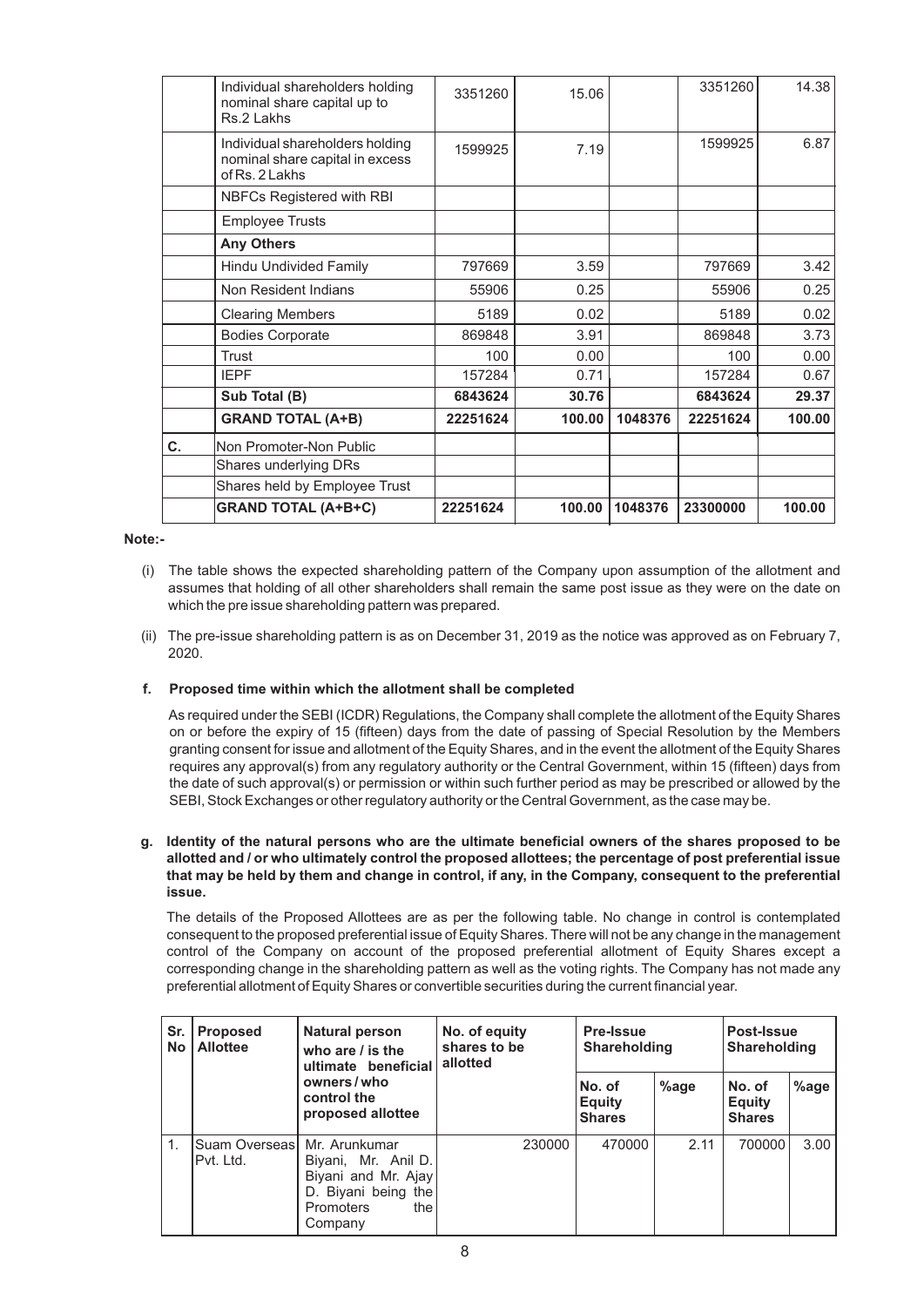| 2.  | Anil D. Biyani        | Anil D. Biyani     | 150000 | 2950000 | 13.26 | 3100000 | 13.30 |
|-----|-----------------------|--------------------|--------|---------|-------|---------|-------|
| 3.  | Sanju A. Biyani       | Sanju A. Biyani    | 150000 | 650000  | 2.92  | 800000  | 3.43  |
| 4.  | Akshay A. Biyani      | Akshay A. Biyani   | 130000 | 270000  | 1.21  | 400000  | 1.72  |
| 5.  | Abhishek A.<br>Biyani | Abhishek A. Biyani | 130000 | 170000  | 0.76  | 300000  | 1.29  |
| 6.  | Radhika A<br>Biyani   | Radhika A. Biyani  | 70000  | 80000   | 0.36  | 150000  | 0.64  |
| 7.  | Kanta Biyani          | Kanta Biyani       | 60000  | 740000  | 3.32  | 800000  | 3.43  |
| 8.  | Bhawna A.<br>Biyani   | Bhawna A. Biyani   | 50000  | 220000  | 0.99  | 270000  | 1.16  |
| 9.  | Payal A.<br>Biyani    | Payal A. Biyani    | 48376  | 101000  | 0.45  | 149376  | 0.64  |
| 10. | Aditya Biyani         | Aditya Biyani      | 30000  | 320000  | 1.43  | 350000  | 1.50  |

- h. The Company hereby undertakes that, It would re-compute the price of the equity shares mentioned above in accordance with SEBI ICDR Regulations, wherever it is required to do so;
- i. The Company hereby undertakes that, if the amount payable on account of re-computation of the price is not paid by the Proposed Allottees within the time specified under SEBI ICDR Regulations, the specified securities shall continue to be locked-in till the time such amount is paid by the Proposed Allottees.

#### j. **Disclosure as specified in under Regulation 163 (1) (i) of the SEBI (ICDR) Regulations.**

- **a.** It is hereby confirmed that neither the Company nor its promoters and Directors and to the Company's Knowledge any of its Promoters is a willful defaulter.
- **b.** It is hereby confirmed that neither the Company nor its promoters and Directors is declared as fugitive economic offender under Fugitive Economic Offender Act, 2018.
- **2.** Valuation for consideration other than cash: Not applicable.
- **3.** The justification for the allotment proposed to be made for consideration other than cash together with valuation report of the registered valuer: Not applicable.
- **4.** The proposed securities on preferential basis shall be issued in cash to the proposed allottee of Persons/entities forming part of the Promoter and Promoters group of the Company at a price to be determined in accordance with the SEBI (ICDR) Regulations, 2018.

#### **5. Relevant Date:**

The "Relevant Date" for the offer, issue and allotment of the equity shares by way of a preferential issue, as per the SEBI (ICDR) Regulations, for determination of minimum price for the issue of said equity shares is Friday, February 14, 2020, being the date thirty days prior to the date on which the meeting of shareholders' resolution is passed.

# **6. No. of persons to whom allotment on preferential basis have already been made during the year, in terms of number of securities as well as price:**

and allotted any Equity shares on preferential basis to Persons/entities forming part of the Promoter and Promoters group of the Company . During the period from 1st April, 2019 till date of this Postal Ballot Notice, the Company has not offered, issued

## **7. Basis or justification of price:**

The price will be determined in accordance with the provisions of Chapter V of SEBI ICDR Regulations. Since the Company is listed on both BSE Ltd. and National Stock Exchange of India Ltd., the trading volume of securities of the Company on both the stock exchanges has been considered to determine the higher trading volume for computation of price. The proposed allotment of Equity Shares shall be made at the price which is computed as per pricing formula specified under regulation 164 SEBI ICDR Regulations.

# **8. Terms of Issue of the Equity Shares, if any.**

a. The Equity Shares allotted in terms of this resolution shall rank pari-passu with existing equity shares of the Company in all respects.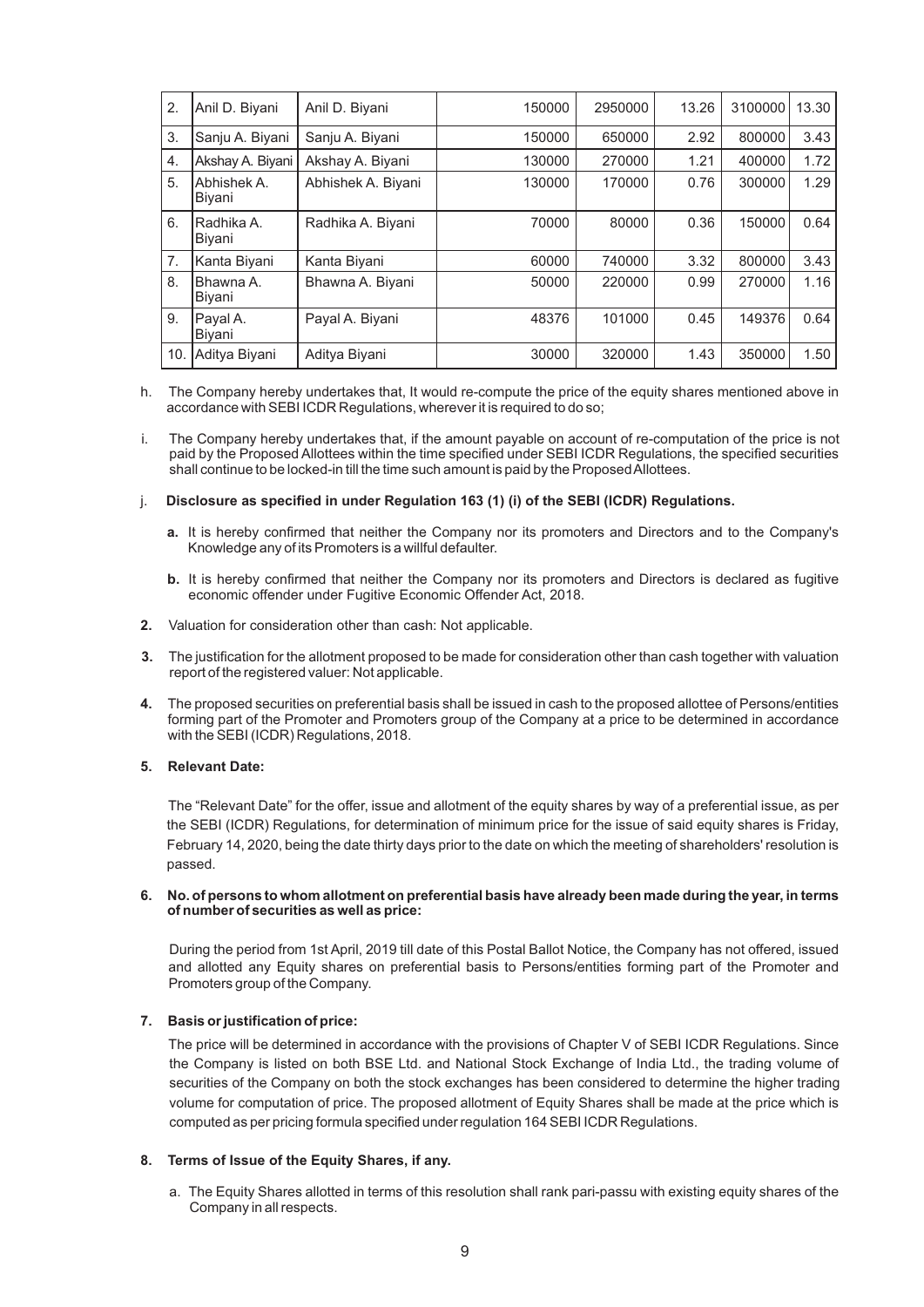- b. The Proposed allottees have not sold/transferred any equity shares during the six months preceding the Relevant Date.
- c. Price of Equity shares would be calculated at the price which is computed as per pricing formula specified under regulation 164 of SEBI ICDR Regulations.
- d. 100% of consideration amount shall be payable before the allotment of Equity shares.
- e. Upon receipt of payment as above the Board (or the committee authorized by the Board) shall allot equity share of Rs.5/- each which shall be adjusted towards equity share capital and balance amount paid against each share towards share premium.
- f. The equity shares to be issued and allotted by the Company in the manner aforesaid shall be in dematerialized form and subject to the Memorandum and Articles of Association of the Company and shall rank pari passu in all respects with the then existing equity shares of the Company and be listed on the stock exchanges where the equity shares of the Company are listed.

# **9. Lock-in Period:**

The proposed allotment of equity shares shall be subject to lock-in as per the provisions of Chapter V of the SEBI (ICDR) Regulations, 2018. Further, the entire Pre-Preferential allotment shareholding of all the proposed allottees, if any, shall also be under lock–in from the relevant date up to a period of six months from the date of the trading approval received from the Stock Exchanges. [Here the date of trading approval shall be reckoned as the latest date when trading approval has been obtained from the Stock Exchanges where it is listed].

# **10. Listing:**

The Company will make an application to the Stock Exchanges at which the existing shares are listed, for listing of the equity shares. Such equity shares, once allotted, shall rank pari-passu with the then existing equity shares of the Company in all respects, including dividend.

# **11. Auditors Certificate:**

The Certificate being issued by M/s. Jitendra Mishra & Com., Chartered Accountants, (Firm Registration No.125334W) Chartered Accountants, Statutory Auditors of the Company certifying that the preferential issue is being made in accordance with the requirements contained in the SEBI (ICDR) Regulations and will be kept open for inspection at the Registered Office of the Company between 11:00 AM and 5:00 PM on all working days between Monday to Friday every week, from the date of dispatch of the Postal Ballot Notice till March 17, 2020.

The approval of the Members by way of Special Resolution is required in terms of the applicable provisions of Sections 23, 42 and 62 of the Act read with applicable rules thereto and relevant provisions of the SEBI (ICDR) Regulations and accordingly the approval of the Members of the Company is being sought.

In terms of Rule 14(2) of the Companies (Prospectus and Allotment of Securities) Rules, 2014, a company can make a private placement of its securities under the Act only after the approval of its shareholders by way of a special resolution has been obtained. Further in terms of Regulation 160 of SEBI (ICDR) Regulations, 2018 a special resolution needs to be passed by shareholders of a listed company prior to issue of specified securities on preferential basis.

The resolutions as set out in Item No. 1 and the terms stated therein and in the explanatory statement hereinabove shall be subject to the guidelines/ regulations issued/ to be issued by the Government of India or the Securities and Exchange Board of India or the Reserve Bank of India or the Ministry of Corporate Affairs or any other regulatory/ statutory authorities in that behalf and the Board shall have the absolute authority to modify the terms contained herein or in the said resolution, if required by the aforesaid regulatory/ statutory authorities or in case they do not confirm with the ICDR Regulations including any amendment, modification, variation or reenactment thereof.

The approval of the Members is being sought to enable the Board to decide on the issue of the Equity Shares on a preferential basis, to the extent and in the manner as set out in the respective resolutions and the explanatory statement. The Board believes that the proposed issue is in the best interest of the Company and its members and accordingly, it recommends passing of the Special resolution as set out at Item No. 1 of this Notice, for the approval of the Members.

Mr. Arunkumar Biyani, Chairman of the Company and Ajay Biyani, Managing Director and Mr. Anil D. Biyani, Executive Director of the Company and their relatives, being part of promoter / promoter group, are concerned or interested in the above referred resolution to the extent of their shareholding in the Company and the proposed allotment.

None of the directors or Key Managerial Personnel of the Company or their relatives other than specified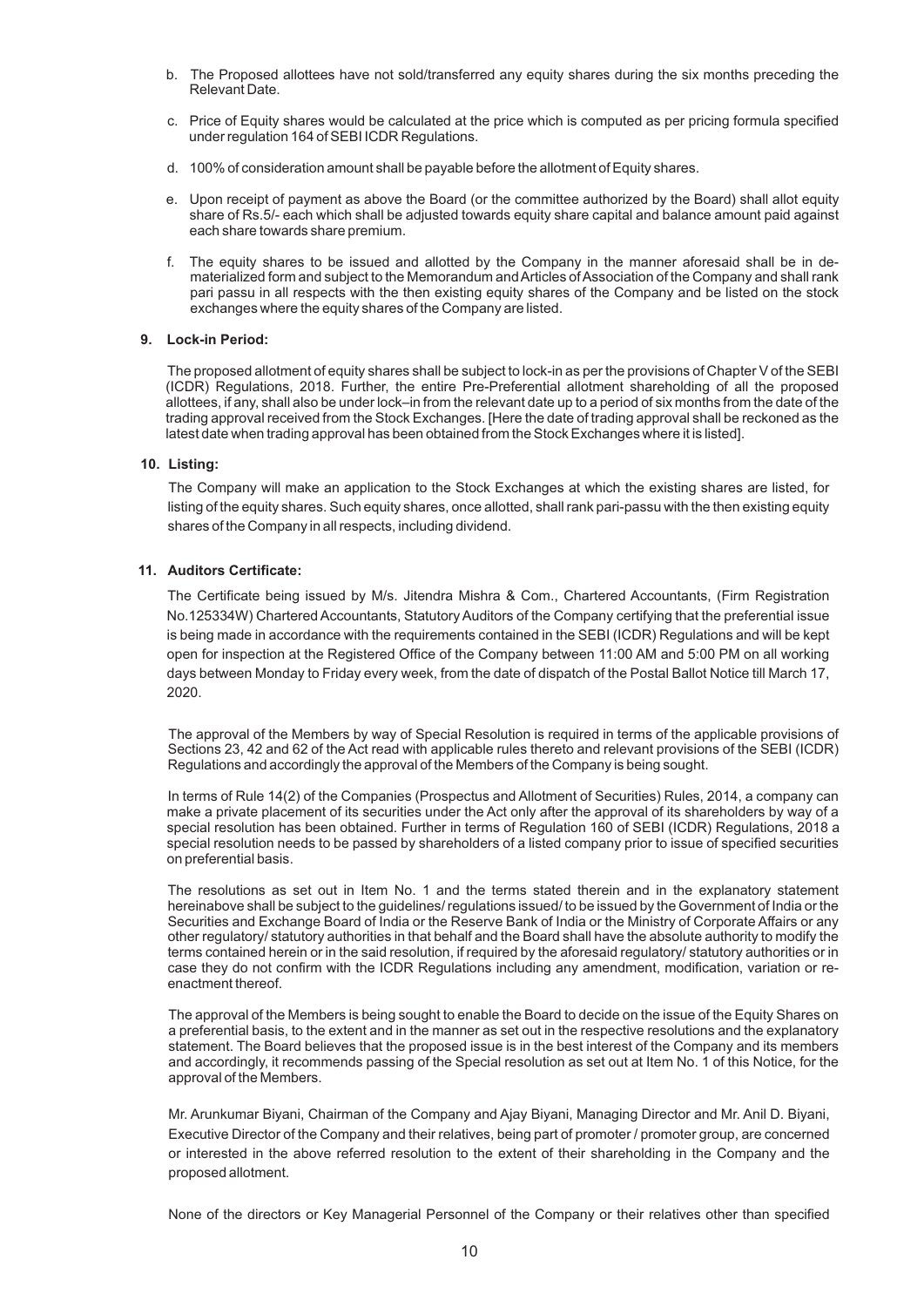above, are in any way concerned or interested, financially or otherwise, in the above referred resolution except to the extent of their individual shareholding in the Company

Copies of all documents relevant to the above resolution at Item No 1 will be available for inspection during the office hours at the registered office of the Company till the date of conclusion of voting.

## **ITEM NO. 2:**

The Board of Directors at their meeting held on February 07,2020 has decided to shift registered office of the company from 19/22 & 27/30, Madhu Estate, Pandurang Budhkar Marg, Worli, Mumbai – 400 013, Maharashtra to Survey No. 265/10/1/1, Demni Road, Dadra Village, D& N.H. (U.T.) – 396230. In according to majority of Board of Directors, shifting of registered office to Dadra & Nagar Haveli (Union Territory), would help to carry on the business more economically, efficiently, smoothly and better operational convenience. It would also help in future expansion of the business activities.

The shifting of the Registered office as aforesaid is in best interest of the company, its shareholders, creditors and all concerned. The proposed shifting will in noway be detrimental to the interest (s) of any member of the public, employees or other associates of the company in any manner whatsoever.

In terms of the provisions of section 12,13,110 and other applicable provisions, if, any of the Companies Act,2013 and rules issued thereunder, shifting of Registered Office from one state to another state (U.T.) and alteration of clause II of the Memorandum of Association of the Company requires the approval of Members by the way of Special Resolution through Postal Ballot and further requires approval by Regional Director/ Central Government and necessary disclosure to be made to stock exchange(s) within the prescribed time.

The Board recommends the Resolution as set out above for the approval of the members as Special Resolution.

None of Directors, Key Managerial Personnel of the Company and their relatives are concerned or interested in the resolution except as members of the company.

# **ITEM NO.3**:

The Board, at its meeting held on November 13, 2019, appointed Mr. Ketan K Patel (DIN: 08607454) as an Additional Director of the Company with effect from November 13, 2019, pursuant to Section 161 of the Companies Act, 2013. The Company has also received (i) consent in writing from Mr. Ketan K Patel (DIN: 08607454) to act as Director in Form DIR 2 pursuant to Rule 8 of the Companies (Appointment & Qualification of Directors) Rules, 2014 ('Appointment Rules'), (ii) intimation in Form DIR 8 in terms of the Appointment Rules from Mr. Ketan K Patel (DIN: 08607454) to the effect that he is not disqualified under sub-section (2) of Section 164 of the Act, and (iii) a declaration to the effect that he meets the criteria of independence as provided in sub section (6) of Section 149 of the Act.

The Company has received a notice under section 160 of the Companies Act, 2013 in writing from a Member proposing his candidature for the office of a Director of the Company. In the opinion of the Board, Mr. Ketan K Patel (DIN: 08607454) fulfils the conditions for independence specified in the Act, the Rules made thereunder and the SEBI (Listing Obligations and Disclosure Requirements) Regulations, 2015 and he is independent.

A copy of the draft letter of appointment of Mr. Ketan K Patel (DIN: 08607454) as an Independent Director setting out the terms and conditions is available for inspection without any fee by the members at the Company's registered office during normal business hours on any working day. The resolution seeks the approval of members for the appointment of Mr. Ketan K Patel (DIN: 08607454) as an Independent Director of the Company up to November 12, 2024 pursuant to Sections 149, 152 and other applicable provisions of the Act and the Rules made thereunder (including any statutory modification(s) or re-enactment(s) thereof) and he shall not be liable to retire by rotation.

The Board recommends the resolution for approval of the members. No director, key managerial personnel or their relatives except Mr. Ketan K Patel to whom the resolution relates is interested in or concerned in the resolution.

#### **Disclosure under Regulation 36 (3) of SEBI (Listing Obligations and Disclosure Requirements) Regulations, 2015 and Secretarial Standards-2 issued by ICSI:**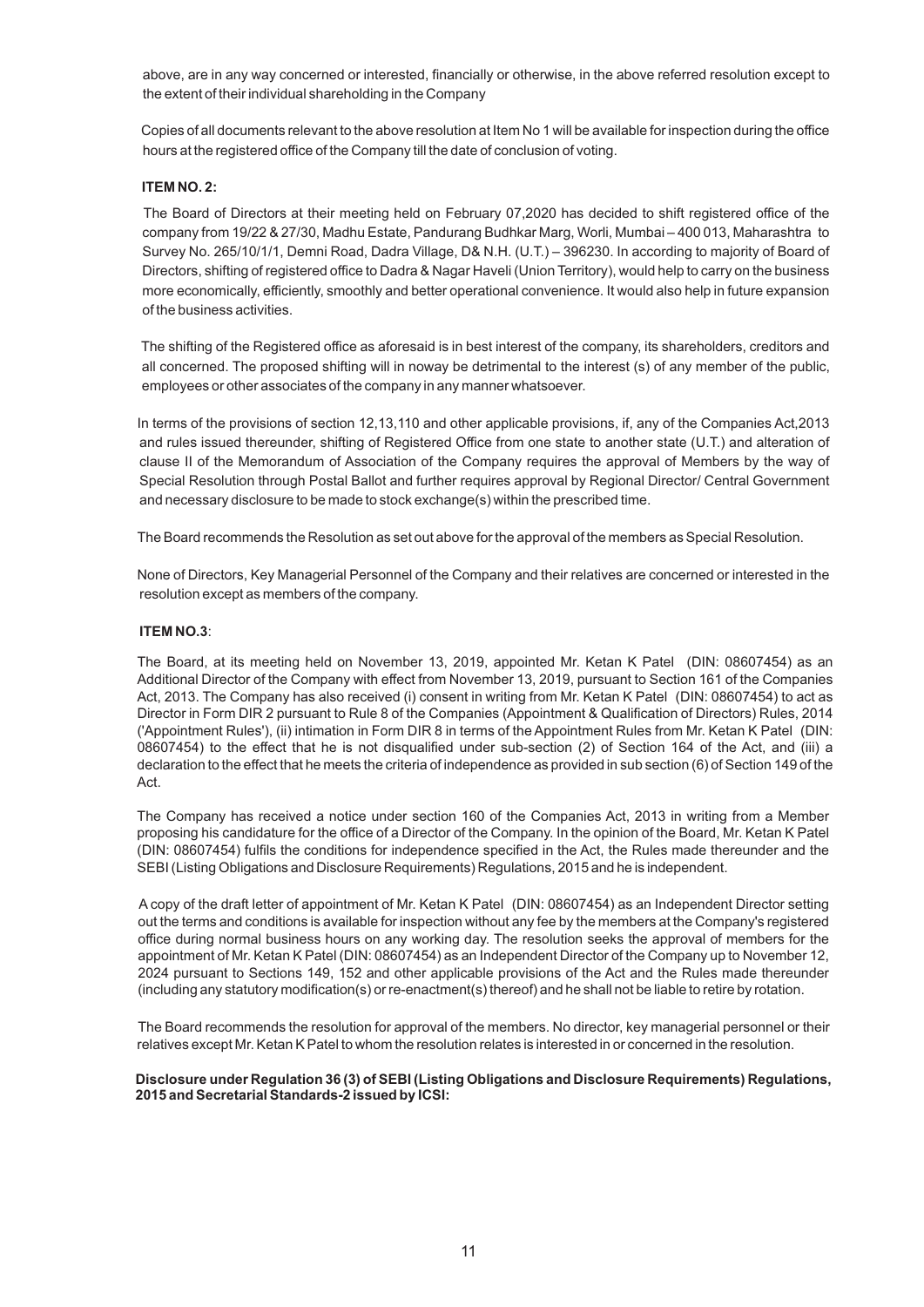| Name & DIN                                                                                                  | Mr. Ketan K. Patel (DIN: 08607454)                                                                                                                                                                                                                                                                                                                                                                            |
|-------------------------------------------------------------------------------------------------------------|---------------------------------------------------------------------------------------------------------------------------------------------------------------------------------------------------------------------------------------------------------------------------------------------------------------------------------------------------------------------------------------------------------------|
| Date of Birth and & Age                                                                                     | 30/09/1953 (67 Years)                                                                                                                                                                                                                                                                                                                                                                                         |
| Date of First Appointment<br>on the Board                                                                   | November 13,2019                                                                                                                                                                                                                                                                                                                                                                                              |
| Brief Resume, Qualification,<br>Experience and Nature of<br>Expertise<br>in<br>specific<br>functional areas | Mr. Ketan K. Patel, 67 year old is a Practicing advisor of Insurance and Risks<br>Management. He Holds associate's/Fellowship in Insurance Education from<br>Institute of Insurance, Mumbai. He possesses a diverse and wide ranging<br>experience and profound knowledge of Financial, Insurance and Risk<br>Management. His last stint was as a Senior Manager from National Insurance<br>Company Limited." |
| No. of Board Meetings<br>attended during the year as a<br><b>Director</b>                                   | 07/02/2020                                                                                                                                                                                                                                                                                                                                                                                                    |
| Directorships held in other<br>Companies                                                                    | Nil                                                                                                                                                                                                                                                                                                                                                                                                           |
| Remuneration last drawn                                                                                     | Nil                                                                                                                                                                                                                                                                                                                                                                                                           |
| Remuneration sought to be<br>paid                                                                           | Sitting fees as approved by the Board of Directors within the limits of the<br>applicable laws and Commission as approved by the Board.                                                                                                                                                                                                                                                                       |
| Shareholding in the<br>Company                                                                              | Nil                                                                                                                                                                                                                                                                                                                                                                                                           |
| Relationship with other<br>Directors and Key Managerial<br>Personnel of the Company                         | Nil                                                                                                                                                                                                                                                                                                                                                                                                           |

 By Order of the Board of Directors  **For Damodar Industries Limited Subodh Kumar Soni** Place : Mumbai **Company Secretary Sd/-** Sd/-

Dated : February 7, 2020 **M. No.: A22051**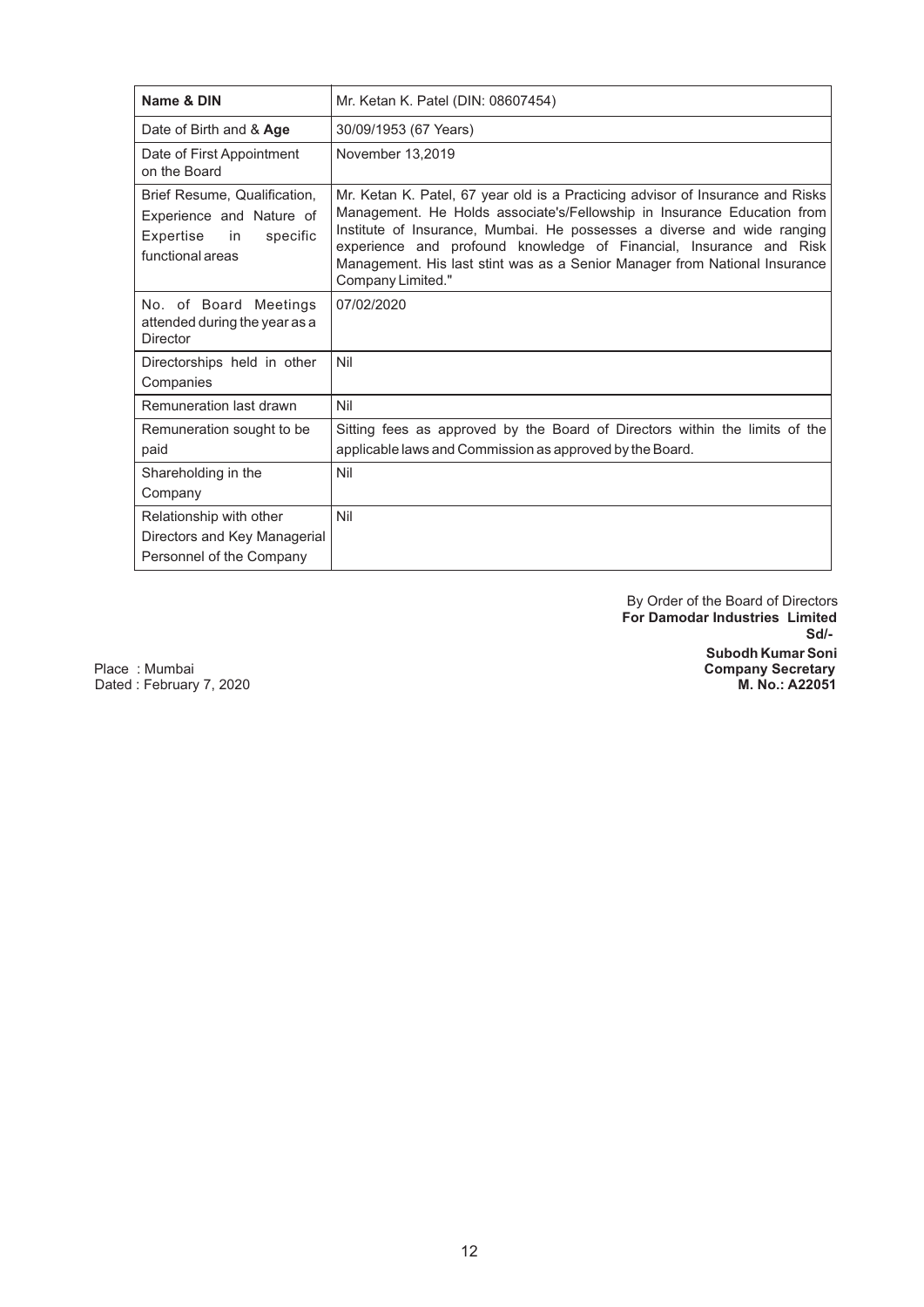# **DAMODAR INDUSTRIES LIMITED**

**Regd. Office :** 19/22 & 27/30, Madhu Estate,Pandurang Budhkar Marg, Worli, Mumbai – 400 013 Maharashtra. **Ph.:** 022-66610301-2 ; **Fax:** 022-66610308

**E-mail:** cs@damodargroup.com ; **Website:** www.damodargroup.com

**CIN No.:** L17110MH1987PLC045575

# **POSTAL BALLOT FORM**

(To be returned to the Scrutinizer appointed by the Applicant Company)

:

:

:

Sr. No.:

- 1 Name and Registered Address of the Sole/First named Member (in block letters)
- 2 Names(s) of the Joint holder(s) (if any) (in block letters) 3 Registered Folio No./(DP ID No.
- and Client ID No.)\* (\*Applicable to members holding shares in dematerialized form )
- 4 Number of shares held :

I/We hereby exercise my/our vote in respect of the Special Business to be passed through Postal Ballot/e-voting by conveying my/our assent (**FOR**) or dissent (**AGAINST**) to the said resolution(s) by placing the tick  $(\sqrt{\ } )$  mark at the appropriate box below:

| Sl.<br>No. | <b>Description</b>                               | <b>No. of shares</b> | I/We assent<br>to the<br><b>Resolution</b><br>(FOR) | I/We dissent<br>to the<br><b>Resolution</b><br>(AGAINST) |
|------------|--------------------------------------------------|----------------------|-----------------------------------------------------|----------------------------------------------------------|
|            | <b>Special Resolution:</b>                       |                      |                                                     |                                                          |
|            | Issue of Equity shares to Promoters and Promoter |                      |                                                     |                                                          |
|            | Group entities on preferential basis.            |                      |                                                     |                                                          |
| 2          | <b>Special Resolution:</b>                       |                      |                                                     |                                                          |
|            | Shifting of the Registered Office of the Company |                      |                                                     |                                                          |
|            | from the State of Maharashtra to the Dadra and   |                      |                                                     |                                                          |
|            | Nagar Haveli (Union Territory).                  |                      |                                                     |                                                          |
| 3          | <b>Ordinary Resolution:</b>                      |                      |                                                     |                                                          |
|            | Appointment of Mr. Ketan K Patel<br>(DIN:        |                      |                                                     |                                                          |
|            | 08607454) as an Independent Director.            |                      |                                                     |                                                          |

Place:

-------------------------------------

Date : (Signature of the Member) (Signature of the Member)

# **ELECTRONIC VOTING PARTICULARS**

The e-voting facility is available at the link https://www.evotingindia.com.The electronic voting particulars are set out as follows:

| EVSN<br>(e-Voting Sequence Number) | USER ID | <b>PASSWORD</b> |
|------------------------------------|---------|-----------------|
| 200208001                          |         |                 |

| Commencement of e-voting :                             | End of E-voting                            |
|--------------------------------------------------------|--------------------------------------------|
| From : Monday, February 17, 2020, 9.00 A.M.            | Up To : Tuesday, March 17, 2020, 5.00 P.M. |
| Last date of receipt via postal ballot (Physical Mode) | Tuesday, March 17, 2020, 5.00 P.M.         |

**Note:** Please read carefully the instructions printed overleaf before exercising your vote.